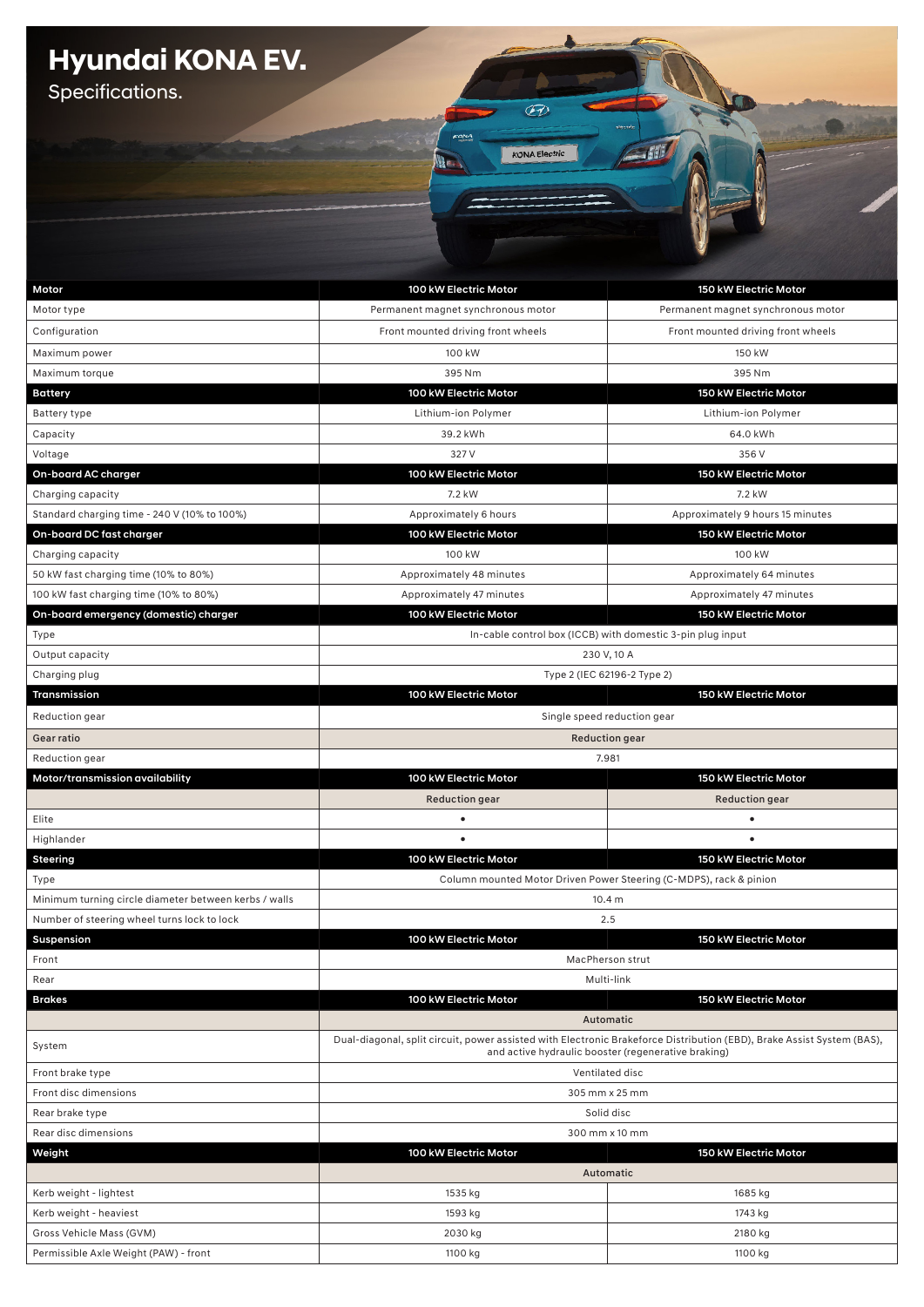| Permissible Axle Weight (PAW) - rear                     | 1120 kg                                                                                                                                                                                                                                                                                                                                                                                                                                                                                                                                                                                                                                                                                                                                                                                                                                                                                                                                                                                                                                                                                                                                                                                                                                                                                                                                                                                                                                                                             | 1120 kg                                                                                              |
|----------------------------------------------------------|-------------------------------------------------------------------------------------------------------------------------------------------------------------------------------------------------------------------------------------------------------------------------------------------------------------------------------------------------------------------------------------------------------------------------------------------------------------------------------------------------------------------------------------------------------------------------------------------------------------------------------------------------------------------------------------------------------------------------------------------------------------------------------------------------------------------------------------------------------------------------------------------------------------------------------------------------------------------------------------------------------------------------------------------------------------------------------------------------------------------------------------------------------------------------------------------------------------------------------------------------------------------------------------------------------------------------------------------------------------------------------------------------------------------------------------------------------------------------------------|------------------------------------------------------------------------------------------------------|
| Roof rack load limit                                     | 80 kg                                                                                                                                                                                                                                                                                                                                                                                                                                                                                                                                                                                                                                                                                                                                                                                                                                                                                                                                                                                                                                                                                                                                                                                                                                                                                                                                                                                                                                                                               | 80 kg                                                                                                |
| Energy consumption <sup>o</sup>                          | 100 kW Electric Motor                                                                                                                                                                                                                                                                                                                                                                                                                                                                                                                                                                                                                                                                                                                                                                                                                                                                                                                                                                                                                                                                                                                                                                                                                                                                                                                                                                                                                                                               | 150 kW Electric Motor                                                                                |
| Electric driving efficiency - combined (Wh/km)           | 143° (WLTP standard)                                                                                                                                                                                                                                                                                                                                                                                                                                                                                                                                                                                                                                                                                                                                                                                                                                                                                                                                                                                                                                                                                                                                                                                                                                                                                                                                                                                                                                                                | 131 <sup>b</sup> (ADR 81/02 & NEDC standard)<br>147 <sup>c</sup> (WLTP standard)                     |
| Electric range                                           | Approximately 305 km <sup>c</sup> (WLTP standard)                                                                                                                                                                                                                                                                                                                                                                                                                                                                                                                                                                                                                                                                                                                                                                                                                                                                                                                                                                                                                                                                                                                                                                                                                                                                                                                                                                                                                                   | 557 km <sup>b</sup> (ADR 81/02 & NEDC standard)<br>Approximately 484 km <sup>c</sup> (WLTP standard) |
| environmental and climate conditions.                    | a. Based on Australian Design Rule 81/02 static laboratory combined average city and highway cycle test. Real world energy consumption will vary depending on a combination of<br>driving habits, the condition of the vehicle, and other factors such as road, traffic and weather conditions. ADR 81/02 test results are meant for comparison purposes only.<br>b. Range based on Australian Design Rule 81/02 static laboratory combined average city and highway cycle test (same as NEDC defined by UNECE R101/01), and may not reflect real<br>life driving results. Real life driving results will vary depending on a combination of driving style, type of journey, vehicle configuration, battery age and condition, use of vehicle<br>features (such as heating and air conditioning), as well as operating, environmental and climate conditions. ADR 81/02 test results are meant for comparison purposes only.<br>c. Figure based on WLTP (Worldwide Harmonised Light-Duty Vehicles Test Procedure) static laboratory combined average city and highway cycle test, which measures energy<br>consumption, range and emissions in passenger vehicles, designed to provide figures closer to real-world driving behaviour. Real life driving results will vary depending on a<br>combination of driving style, type of journey, vehicle configuration, battery age and condition, use of vehicle features (such as heating and air conditioning), as well as operating, |                                                                                                      |
| <b>Dimensions</b>                                        |                                                                                                                                                                                                                                                                                                                                                                                                                                                                                                                                                                                                                                                                                                                                                                                                                                                                                                                                                                                                                                                                                                                                                                                                                                                                                                                                                                                                                                                                                     |                                                                                                      |
| Exterior                                                 |                                                                                                                                                                                                                                                                                                                                                                                                                                                                                                                                                                                                                                                                                                                                                                                                                                                                                                                                                                                                                                                                                                                                                                                                                                                                                                                                                                                                                                                                                     |                                                                                                      |
| Length                                                   |                                                                                                                                                                                                                                                                                                                                                                                                                                                                                                                                                                                                                                                                                                                                                                                                                                                                                                                                                                                                                                                                                                                                                                                                                                                                                                                                                                                                                                                                                     | 4205 mm                                                                                              |
| Width                                                    |                                                                                                                                                                                                                                                                                                                                                                                                                                                                                                                                                                                                                                                                                                                                                                                                                                                                                                                                                                                                                                                                                                                                                                                                                                                                                                                                                                                                                                                                                     | 1800 mm                                                                                              |
| Height (with roof rails)                                 |                                                                                                                                                                                                                                                                                                                                                                                                                                                                                                                                                                                                                                                                                                                                                                                                                                                                                                                                                                                                                                                                                                                                                                                                                                                                                                                                                                                                                                                                                     | 1555 (1570) mm                                                                                       |
| Wheelbase                                                |                                                                                                                                                                                                                                                                                                                                                                                                                                                                                                                                                                                                                                                                                                                                                                                                                                                                                                                                                                                                                                                                                                                                                                                                                                                                                                                                                                                                                                                                                     | 2600 mm                                                                                              |
| Wheel track - front / rear                               |                                                                                                                                                                                                                                                                                                                                                                                                                                                                                                                                                                                                                                                                                                                                                                                                                                                                                                                                                                                                                                                                                                                                                                                                                                                                                                                                                                                                                                                                                     | 1564 / 1575 mm                                                                                       |
| Minimum ground clearance (based on kerb weight)          |                                                                                                                                                                                                                                                                                                                                                                                                                                                                                                                                                                                                                                                                                                                                                                                                                                                                                                                                                                                                                                                                                                                                                                                                                                                                                                                                                                                                                                                                                     | 158 mm                                                                                               |
| Interior                                                 |                                                                                                                                                                                                                                                                                                                                                                                                                                                                                                                                                                                                                                                                                                                                                                                                                                                                                                                                                                                                                                                                                                                                                                                                                                                                                                                                                                                                                                                                                     |                                                                                                      |
| Head room front (w/ Sunroof) / rear                      |                                                                                                                                                                                                                                                                                                                                                                                                                                                                                                                                                                                                                                                                                                                                                                                                                                                                                                                                                                                                                                                                                                                                                                                                                                                                                                                                                                                                                                                                                     | 1005 (965) / 957 mm                                                                                  |
| Leg room front / rear                                    |                                                                                                                                                                                                                                                                                                                                                                                                                                                                                                                                                                                                                                                                                                                                                                                                                                                                                                                                                                                                                                                                                                                                                                                                                                                                                                                                                                                                                                                                                     | 1054 / 848 mm                                                                                        |
| Shoulder room front / rear                               |                                                                                                                                                                                                                                                                                                                                                                                                                                                                                                                                                                                                                                                                                                                                                                                                                                                                                                                                                                                                                                                                                                                                                                                                                                                                                                                                                                                                                                                                                     | 1410 / 1385 mm                                                                                       |
| Hip room front / rear                                    | 1355 / 1326 mm                                                                                                                                                                                                                                                                                                                                                                                                                                                                                                                                                                                                                                                                                                                                                                                                                                                                                                                                                                                                                                                                                                                                                                                                                                                                                                                                                                                                                                                                      |                                                                                                      |
| Cargo area - VDA (minimum / maximum)                     |                                                                                                                                                                                                                                                                                                                                                                                                                                                                                                                                                                                                                                                                                                                                                                                                                                                                                                                                                                                                                                                                                                                                                                                                                                                                                                                                                                                                                                                                                     | 332 L / 1114 L                                                                                       |
| Wheels & tyres                                           | <b>Elite</b>                                                                                                                                                                                                                                                                                                                                                                                                                                                                                                                                                                                                                                                                                                                                                                                                                                                                                                                                                                                                                                                                                                                                                                                                                                                                                                                                                                                                                                                                        | Highlander                                                                                           |
| Wheel type                                               | Alloy                                                                                                                                                                                                                                                                                                                                                                                                                                                                                                                                                                                                                                                                                                                                                                                                                                                                                                                                                                                                                                                                                                                                                                                                                                                                                                                                                                                                                                                                               |                                                                                                      |
| Wheel dimensions                                         | 17 x 7.0J +50                                                                                                                                                                                                                                                                                                                                                                                                                                                                                                                                                                                                                                                                                                                                                                                                                                                                                                                                                                                                                                                                                                                                                                                                                                                                                                                                                                                                                                                                       |                                                                                                      |
| Tyre dimensions                                          | 215/55 R17 94V                                                                                                                                                                                                                                                                                                                                                                                                                                                                                                                                                                                                                                                                                                                                                                                                                                                                                                                                                                                                                                                                                                                                                                                                                                                                                                                                                                                                                                                                      |                                                                                                      |
| Tyre brand                                               |                                                                                                                                                                                                                                                                                                                                                                                                                                                                                                                                                                                                                                                                                                                                                                                                                                                                                                                                                                                                                                                                                                                                                                                                                                                                                                                                                                                                                                                                                     | Michelin Primacy4                                                                                    |
| Spare wheel type                                         |                                                                                                                                                                                                                                                                                                                                                                                                                                                                                                                                                                                                                                                                                                                                                                                                                                                                                                                                                                                                                                                                                                                                                                                                                                                                                                                                                                                                                                                                                     | Tyre mobility kit                                                                                    |
| <b>Driving convenience</b>                               | <b>Elite</b>                                                                                                                                                                                                                                                                                                                                                                                                                                                                                                                                                                                                                                                                                                                                                                                                                                                                                                                                                                                                                                                                                                                                                                                                                                                                                                                                                                                                                                                                        | Highlander                                                                                           |
| Electronic Parking Brake (EPB) (with auto hold function) | $\bullet$                                                                                                                                                                                                                                                                                                                                                                                                                                                                                                                                                                                                                                                                                                                                                                                                                                                                                                                                                                                                                                                                                                                                                                                                                                                                                                                                                                                                                                                                           | $\bullet$                                                                                            |
| One touch turn signal - 3, 5, or 7 flashes               | ٠                                                                                                                                                                                                                                                                                                                                                                                                                                                                                                                                                                                                                                                                                                                                                                                                                                                                                                                                                                                                                                                                                                                                                                                                                                                                                                                                                                                                                                                                                   | ٠                                                                                                    |
| Rain sensing wipers                                      | $\bullet$                                                                                                                                                                                                                                                                                                                                                                                                                                                                                                                                                                                                                                                                                                                                                                                                                                                                                                                                                                                                                                                                                                                                                                                                                                                                                                                                                                                                                                                                           | ٠                                                                                                    |
| Rear wiper - 2-stage, with auto wipe on reverse          | $\bullet$                                                                                                                                                                                                                                                                                                                                                                                                                                                                                                                                                                                                                                                                                                                                                                                                                                                                                                                                                                                                                                                                                                                                                                                                                                                                                                                                                                                                                                                                           | $\bullet$                                                                                            |
| Remote start - via Smart Key                             | $\bullet$                                                                                                                                                                                                                                                                                                                                                                                                                                                                                                                                                                                                                                                                                                                                                                                                                                                                                                                                                                                                                                                                                                                                                                                                                                                                                                                                                                                                                                                                           | $\bullet$                                                                                            |
| Smart Key with push button start                         | $\bullet$                                                                                                                                                                                                                                                                                                                                                                                                                                                                                                                                                                                                                                                                                                                                                                                                                                                                                                                                                                                                                                                                                                                                                                                                                                                                                                                                                                                                                                                                           | $\bullet$                                                                                            |
| Steering wheel mounted controls - audio, phone, cruise   |                                                                                                                                                                                                                                                                                                                                                                                                                                                                                                                                                                                                                                                                                                                                                                                                                                                                                                                                                                                                                                                                                                                                                                                                                                                                                                                                                                                                                                                                                     |                                                                                                      |
| control & trip computer                                  | ٠                                                                                                                                                                                                                                                                                                                                                                                                                                                                                                                                                                                                                                                                                                                                                                                                                                                                                                                                                                                                                                                                                                                                                                                                                                                                                                                                                                                                                                                                                   |                                                                                                      |
| Tilt & telescopic steering column                        | $\bullet$                                                                                                                                                                                                                                                                                                                                                                                                                                                                                                                                                                                                                                                                                                                                                                                                                                                                                                                                                                                                                                                                                                                                                                                                                                                                                                                                                                                                                                                                           |                                                                                                      |
| Driving engagement                                       | Elite                                                                                                                                                                                                                                                                                                                                                                                                                                                                                                                                                                                                                                                                                                                                                                                                                                                                                                                                                                                                                                                                                                                                                                                                                                                                                                                                                                                                                                                                               | Highlander                                                                                           |
| Drive Mode - 4 settings (Eco, Eco+, Normal, Sport)       | $\bullet$                                                                                                                                                                                                                                                                                                                                                                                                                                                                                                                                                                                                                                                                                                                                                                                                                                                                                                                                                                                                                                                                                                                                                                                                                                                                                                                                                                                                                                                                           | $\bullet$                                                                                            |
| Paddle shifters - regenerative braking control           | $\bullet$                                                                                                                                                                                                                                                                                                                                                                                                                                                                                                                                                                                                                                                                                                                                                                                                                                                                                                                                                                                                                                                                                                                                                                                                                                                                                                                                                                                                                                                                           | ٠                                                                                                    |
| Shift By Wire (SBW) - electronic gear shift buttons      | $\bullet$                                                                                                                                                                                                                                                                                                                                                                                                                                                                                                                                                                                                                                                                                                                                                                                                                                                                                                                                                                                                                                                                                                                                                                                                                                                                                                                                                                                                                                                                           | $\bullet$                                                                                            |
| <b>Active safety</b>                                     | Elite                                                                                                                                                                                                                                                                                                                                                                                                                                                                                                                                                                                                                                                                                                                                                                                                                                                                                                                                                                                                                                                                                                                                                                                                                                                                                                                                                                                                                                                                               | Highlander                                                                                           |
| Electronic Stability Control (ESC) including;            |                                                                                                                                                                                                                                                                                                                                                                                                                                                                                                                                                                                                                                                                                                                                                                                                                                                                                                                                                                                                                                                                                                                                                                                                                                                                                                                                                                                                                                                                                     |                                                                                                      |
| Anti-lock Braking System (ABS)                           | $\bullet$                                                                                                                                                                                                                                                                                                                                                                                                                                                                                                                                                                                                                                                                                                                                                                                                                                                                                                                                                                                                                                                                                                                                                                                                                                                                                                                                                                                                                                                                           | $\bullet$                                                                                            |
| Brake Assist System (BAS)                                | $\bullet$                                                                                                                                                                                                                                                                                                                                                                                                                                                                                                                                                                                                                                                                                                                                                                                                                                                                                                                                                                                                                                                                                                                                                                                                                                                                                                                                                                                                                                                                           | ٠                                                                                                    |
| Electronic Brakeforce Distribution (EBD)                 | $\bullet$                                                                                                                                                                                                                                                                                                                                                                                                                                                                                                                                                                                                                                                                                                                                                                                                                                                                                                                                                                                                                                                                                                                                                                                                                                                                                                                                                                                                                                                                           | ٠                                                                                                    |
| Hill-start Assist Control (HAC)                          | $\bullet$                                                                                                                                                                                                                                                                                                                                                                                                                                                                                                                                                                                                                                                                                                                                                                                                                                                                                                                                                                                                                                                                                                                                                                                                                                                                                                                                                                                                                                                                           | ٠                                                                                                    |
| Traction Control System (TCS)                            | ٠                                                                                                                                                                                                                                                                                                                                                                                                                                                                                                                                                                                                                                                                                                                                                                                                                                                                                                                                                                                                                                                                                                                                                                                                                                                                                                                                                                                                                                                                                   | ٠                                                                                                    |
| Vehicle Stability Management (VSM)                       | $\bullet$                                                                                                                                                                                                                                                                                                                                                                                                                                                                                                                                                                                                                                                                                                                                                                                                                                                                                                                                                                                                                                                                                                                                                                                                                                                                                                                                                                                                                                                                           | $\bullet$                                                                                            |
| Hyundai SmartSense <sup>™</sup> including;               |                                                                                                                                                                                                                                                                                                                                                                                                                                                                                                                                                                                                                                                                                                                                                                                                                                                                                                                                                                                                                                                                                                                                                                                                                                                                                                                                                                                                                                                                                     |                                                                                                      |
| Blind-Spot Collision-Avoidance Assist (BCA)              | ٠                                                                                                                                                                                                                                                                                                                                                                                                                                                                                                                                                                                                                                                                                                                                                                                                                                                                                                                                                                                                                                                                                                                                                                                                                                                                                                                                                                                                                                                                                   | ٠                                                                                                    |
| Driver Attention Warning (DAW)                           | $\bullet$                                                                                                                                                                                                                                                                                                                                                                                                                                                                                                                                                                                                                                                                                                                                                                                                                                                                                                                                                                                                                                                                                                                                                                                                                                                                                                                                                                                                                                                                           | $\bullet$                                                                                            |
| Forward Collision-Avoidance Assist (FCA) - camera and    |                                                                                                                                                                                                                                                                                                                                                                                                                                                                                                                                                                                                                                                                                                                                                                                                                                                                                                                                                                                                                                                                                                                                                                                                                                                                                                                                                                                                                                                                                     |                                                                                                      |
| radar type, including:                                   |                                                                                                                                                                                                                                                                                                                                                                                                                                                                                                                                                                                                                                                                                                                                                                                                                                                                                                                                                                                                                                                                                                                                                                                                                                                                                                                                                                                                                                                                                     |                                                                                                      |
| - Car/Pedestrian/Cyclist detection                       |                                                                                                                                                                                                                                                                                                                                                                                                                                                                                                                                                                                                                                                                                                                                                                                                                                                                                                                                                                                                                                                                                                                                                                                                                                                                                                                                                                                                                                                                                     |                                                                                                      |
| - City/Urban/Interurban operational speeds               |                                                                                                                                                                                                                                                                                                                                                                                                                                                                                                                                                                                                                                                                                                                                                                                                                                                                                                                                                                                                                                                                                                                                                                                                                                                                                                                                                                                                                                                                                     |                                                                                                      |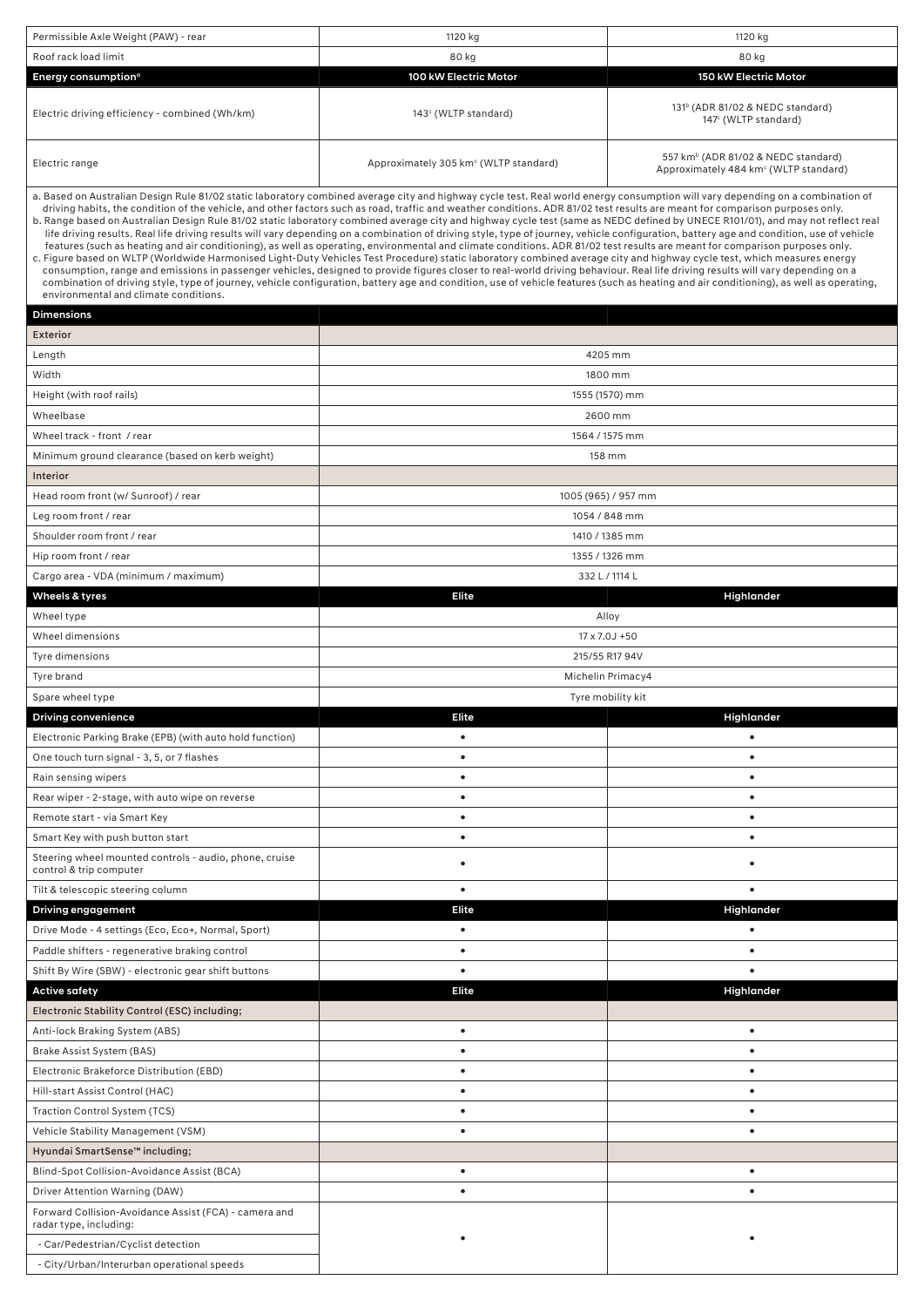| High Beam Assist (HBA)                                                               | $\overline{\phantom{a}}$ | $\bullet$  |
|--------------------------------------------------------------------------------------|--------------------------|------------|
| Lane Following Assist (LFA)                                                          | $\bullet$                | ٠          |
|                                                                                      |                          | ٠          |
| Lane Keeping Assist - Line/Road-Edge (LKA-L/R)                                       | $\bullet$                |            |
| Rear Cross-Traffic Collision-Avoidance Assist (RCCA)                                 | $\bullet$                | $\bullet$  |
| Rear Occupant Alert (ROA)                                                            | $\bullet$                | ٠          |
| Safe Exit Warning (SEW)                                                              | $\bullet$                | $\bullet$  |
| Smart Cruise Control with Stop & Go (SCC w/ S&G)                                     | $\bullet$                | $\bullet$  |
| <b>Other features</b>                                                                |                          |            |
| Parking Distance Warning-Front (PDW-F) - 4 sensors, with                             |                          |            |
| guidance display                                                                     |                          |            |
| Parking Distance Warning-Reverse (PDW-R) - 4 sensors,<br>with guidance display       | $\bullet$                | ٠          |
| Rear View Monitor with Parking Guidance (RVM w/ PG)                                  | $\bullet$                | ٠          |
| Tyre Pressure Monitoring System (TPMS) - individual tyre                             |                          |            |
| pressure readout                                                                     | $\bullet$                |            |
| <b>Passive safety</b>                                                                | <b>Elite</b>             | Highlander |
| Airbags                                                                              |                          |            |
| Front airbags - driver & front passenger                                             | $\bullet$                | $\bullet$  |
| Side (thorax) airbags - driver & front passenger                                     | $\bullet$                | $\bullet$  |
| Side curtain airbags - 1st & 2nd row                                                 | $\bullet$                | $\bullet$  |
| Doors                                                                                |                          |            |
|                                                                                      |                          |            |
| Impact sensing auto door unlock                                                      | $\bullet$                | $\bullet$  |
| Rear door child safety locks                                                         | $\bullet$                | $\bullet$  |
| <b>Seatbelts</b>                                                                     |                          |            |
| Pretensioners, load limiters & height adjustable upper<br>mounts on front seat belts | $\bullet$                |            |
| Pretensioners & load limiters on rear seat belts                                     | $\bullet$                | $\bullet$  |
| Seat belt reminder - front & rear seatbelts                                          | $\bullet$                | $\bullet$  |
| Seating                                                                              |                          |            |
|                                                                                      |                          |            |
| Height adjustable front head restraints with tilt function                           | $\bullet$                | $\bullet$  |
| Height adjustable rear head restraints                                               | $\bullet$                | $\bullet$  |
| ISOFIX child restraint anchors (rear outboard seats)                                 | $\bullet$                |            |
|                                                                                      |                          |            |
| Top tether child restraint anchors (rear) - 3 anchors                                | $\bullet$                |            |
| Security                                                                             | Elite                    | Highlander |
| Security system                                                                      |                          |            |
| Active lock/unlock operation (user configurable)                                     | $\bullet$                | $\bullet$  |
| Anti-theft alarm                                                                     | $\bullet$                |            |
| Central locking                                                                      | ٠                        |            |
| Engine immobiliser                                                                   |                          |            |
| Remotes                                                                              |                          |            |
| Keyless entry remote - 2x                                                            |                          | ٠          |
| Smart Key remote - 2x                                                                | $\bullet$                | $\bullet$  |
|                                                                                      | <b>Elite</b>             |            |
| Multimedia system                                                                    |                          | Highlander |
| <b>Functions</b>                                                                     | $\bullet$                |            |
| Apple CarPlay <sup>1</sup> & Android Auto <sup>2</sup> compatibility                 | $\bullet$                | $\bullet$  |
| Bluetooth phone connectivity                                                         |                          |            |
| Satellite navigation                                                                 | $\bullet$                | $\bullet$  |
| Live traffic updates (RDS-TMC)                                                       | $\bullet$                | $\bullet$  |
| Touch screen - 10.25" display                                                        | $\bullet$                | $\bullet$  |
| <b>Speakers</b>                                                                      |                          |            |
| Harman Kardon™ premium audio system - 8 speakers with                                | $\bullet$                |            |
| external amplifier                                                                   |                          |            |
| Audio/media sources                                                                  |                          |            |
| AM/FM radio                                                                          | $\bullet$                | $\bullet$  |
| Digital radio (DAB+)                                                                 | $\bullet$                | $\bullet$  |
| Radio Data System (RDS)                                                              | $\bullet$                |            |
| USB multimedia input                                                                 | $\bullet$                |            |
| Bluetooth audio streaming                                                            | $\bullet$                | $\bullet$  |
| Quiet Mode - Speaker volume limitation for a quieter cabin                           | $\bullet$                | $\bullet$  |
| Occupant comfort & convenience                                                       | Elite                    | Highlander |
| Upholstery/trim                                                                      |                          |            |
| Leather <sup>3</sup> appointed interior - seats & steering wheel                     | $\bullet$                | $\bullet$  |
| <b>Front seats</b>                                                                   |                          |            |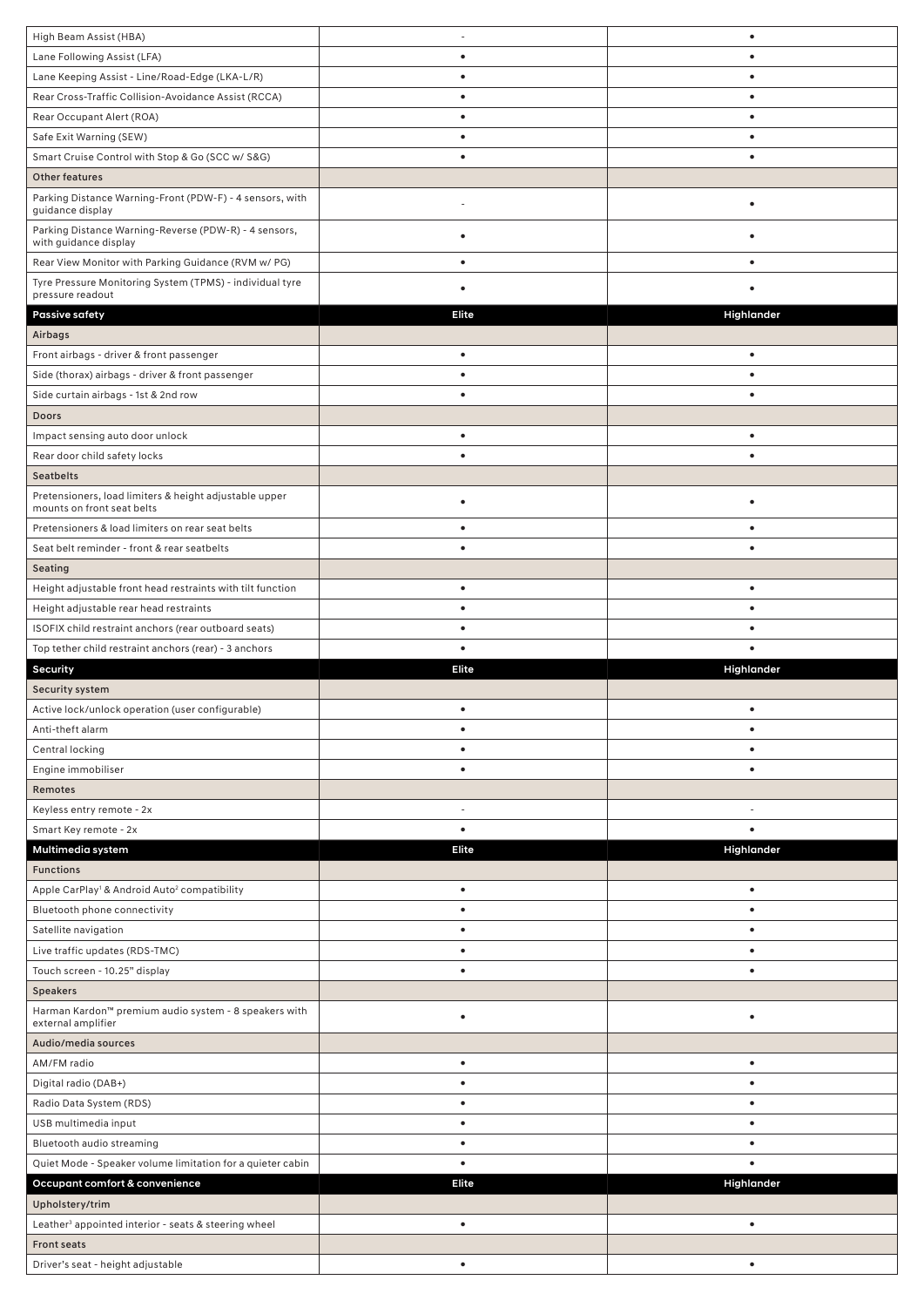| Driver's seat - power adjustable - 10-way (including 2-way<br>lumbar support)              |                        |                        |
|--------------------------------------------------------------------------------------------|------------------------|------------------------|
| Passenger's seat - height adjustable                                                       | $\bullet$              | $\bullet$              |
| Passenger's seat - power adjustable - 8-way                                                |                        | $\bullet$              |
| Front centre console lower storage section - power outlets<br>-1 x 12V outlet              | $\bullet$              |                        |
| Front centre console lower storage section - USB power<br>outlet                           | $\bullet$              | ٠                      |
| Front centre console - wireless charging pad (Qi standard) <sup>4</sup>                    | $\bullet$              | ٠                      |
| Grip handles - 1x (passenger)                                                              | $\bullet$              | $\bullet$              |
| Rear seats                                                                                 |                        |                        |
| Centre fold down armrest                                                                   | $\bullet$              | $\bullet$              |
| Grip handles - 2x                                                                          | ٠                      | ٠                      |
| Rear centre console - USB power outlet                                                     | $\bullet$              | $\bullet$              |
| Windows/shades                                                                             |                        |                        |
| Acoustic laminated windshield glass                                                        | $\bullet$              | $\bullet$              |
| Glass sunroof - tilt and slide panel                                                       |                        | $\bullet^5$            |
| One touch window up & down function with anti-pinching                                     | $\bullet$              | $\bullet$              |
| safety feature - front windows                                                             |                        |                        |
| Power windows - front & rear                                                               | $\bullet$<br>$\bullet$ | $\bullet$<br>$\bullet$ |
| Rear privacy glass                                                                         | $\bullet$              | ٠                      |
| Solar control glass                                                                        | $\bullet$              |                        |
| Sunvisor (extendable) - driver and front passenger                                         | Elite                  |                        |
| Vision & sight<br>Interior mirror                                                          |                        | Highlander             |
|                                                                                            | $\sim$                 | $\bullet$              |
| Electro-Chromatic Mirror (ECM) - auto-dimming<br><b>Exterior mirrors</b>                   |                        |                        |
|                                                                                            | $\bullet$              | $\bullet$              |
| Heated<br>Power adjustable                                                                 | $\bullet$              | $\bullet$              |
| Power folding with auto fold function                                                      | $\bullet$              | $\bullet$              |
| Instrument cluster/driving displays                                                        |                        |                        |
| Head-Up Display (HUD)                                                                      |                        | $\bullet$              |
|                                                                                            |                        |                        |
|                                                                                            |                        |                        |
| Supervision cluster - 10.25" TFT colour LCD with trip<br>computer & digital speedometer    | $\bullet$              |                        |
| <b>Ventilation &amp; heating</b>                                                           | <b>Elite</b>           | Highlander             |
| Air conditioning                                                                           |                        |                        |
| Climate control - single zone with auto defog function                                     |                        |                        |
| Cabin air filter                                                                           | $\bullet$              | $\bullet$              |
| Cooling/heating vents - rear floor                                                         | $\bullet$              | $\bullet$              |
| <b>Front seats</b>                                                                         |                        |                        |
| Air ventilated front seats                                                                 |                        | $\bullet$              |
| <b>Heated front seats</b>                                                                  |                        | $\bullet$              |
| Rear seats                                                                                 |                        |                        |
| Heated rear outboard seats                                                                 | $\sim$                 | $\bullet$              |
| Other features                                                                             |                        |                        |
| Heated rear windshield                                                                     | $\bullet$              | ٠                      |
| Heated steering wheel                                                                      |                        |                        |
| <b>Exterior styling</b>                                                                    | Elite                  | Highlander             |
| Front                                                                                      |                        |                        |
| Front closed grille - body coloured                                                        | $\bullet$              | $\bullet$              |
| Front grille lower garnish insert - satin chrome                                           | $\bullet$              | $\bullet$              |
| Side                                                                                       |                        |                        |
| Body cladding - body colour                                                                | $\bullet$              | $\bullet$              |
| Rear                                                                                       |                        |                        |
| Spoiler - roof colour matched, tailgate mounted                                            | $\bullet$              | $\bullet$              |
| Lower bumper garnish insert - satin chrome                                                 |                        |                        |
| <b>Interior styling</b>                                                                    | <b>Elite</b>           | Highlander             |
| <b>Treatments</b>                                                                          |                        |                        |
| Cloth headlining                                                                           |                        | $\bullet^5$            |
| Alloy pedals                                                                               | $\bullet$              | $\bullet$              |
| Alloy effect finish (interior door handles and centre<br>console)                          | $\bullet$              |                        |
| Alloy effect inserts (steering wheel)<br>Alloy effect surrounds (HVAC dials and air vents) | $\bullet$              | $\bullet$              |